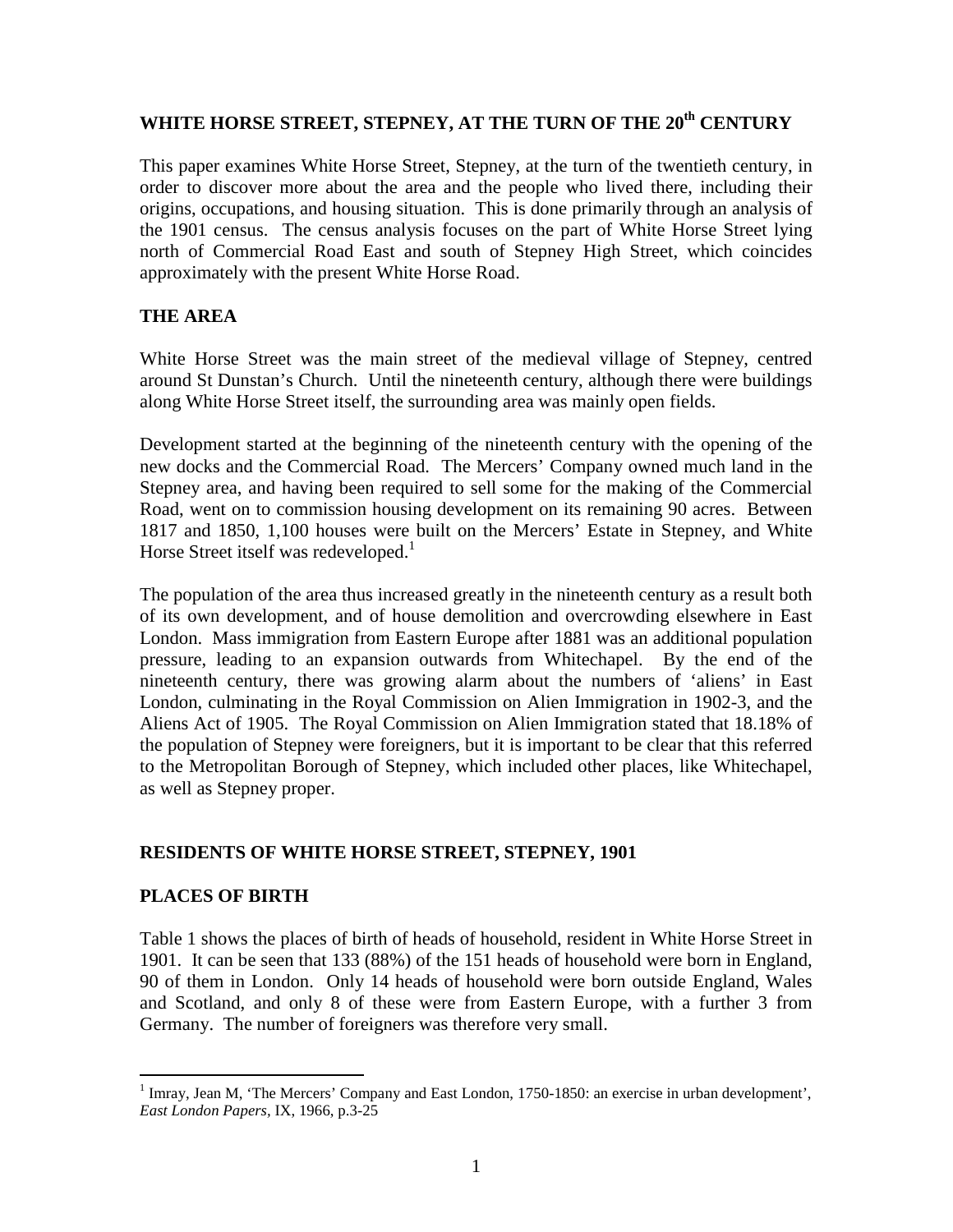The largest cluster was in Burton's Entry, which consisted of 4 cottages at the rear of numbers 93 and 95 White Horse Street, which were houses with shops. 3 of the 5 heads of household in the cottages were from Poland, and the head of household at number 93 was from Russia. It is probable that all these tenants had the same landlord.<sup>2</sup>

Looking at White Horse Street as a whole, it appears that not only was the number of foreigners small, but also the number of Jews, for there were not many English-born heads of household with distinctively Jewish names. (See Appendix 3)

| <b>Place of Birth of Head</b>       | Burton's<br><b>Entry</b> | <b>Model</b><br><b>Dwellings</b> | <b>Almshouses</b> | <b>Rest of</b><br>White | <b>Total</b>   |
|-------------------------------------|--------------------------|----------------------------------|-------------------|-------------------------|----------------|
|                                     |                          |                                  |                   | <b>Horse St</b>         |                |
| <b>Stepney (including Ratcliff)</b> | $\overline{1}$           |                                  | 6                 | 24                      | 31             |
| & Mile End)                         |                          |                                  |                   |                         |                |
| Other or unspecified                | 1                        | 6                                | 5                 | 47                      | 59             |
| London                              |                          |                                  |                   |                         |                |
| Surrey (not in London)              |                          | $\overline{2}$                   |                   |                         | $\overline{2}$ |
| Elsewhere in England                |                          | $\overline{2}$                   | 6                 | 33                      | 41             |
| Wales                               |                          |                                  |                   | $\overline{2}$          | $\overline{2}$ |
| Scotland                            |                          | 1                                |                   |                         | $\overline{2}$ |
| Ireland                             |                          |                                  |                   | $\overline{2}$          | $\overline{2}$ |
| Russia                              |                          |                                  |                   | 4                       | $\overline{4}$ |
| Poland                              | 3                        | 1                                |                   |                         | $\overline{4}$ |
| Germany                             |                          |                                  |                   | 3                       | 3              |
| India                               |                          |                                  |                   |                         |                |
| <b>Total</b>                        | 5                        | 12                               | 18                | 116                     | 151            |

**Table 1: Places of Birth of Heads of Household, White Horse Street, Stepney, 1901** 

#### **Residents of the Model Dwellings**

The Model Dwellings were situated at 76-78 White Horse Street, consisting of 2 threestorey brown brick buildings, subdivided into 12 flats. They were built in the 1890s by Nathaniel and Ralph Davis, the youngest of 6 Jewish brothers who were prolific builders in the East End.<sup>3</sup> Witness statements to the Royal Commission on Alien Immigration of 1902-3 contain numerous complaints about the transformation of areas, which were once English, by an influx of 'aliens'. The Davis Brothers were cited as contributing to this, by letting to foreigners, in one case allegedly putting up a notice board saying "No English need apply".<sup>4</sup> Although this case referred to two of the other brothers (Israel and

 2 These properties were advertised for sale (leasehold) together in 1893. *The Standard*, 20 July 1893, p.10

<sup>3</sup> Watson, Isobel, 'Rebuilding London: Abraham Davis and his Brothers, 1881-1924', *London Journal*, 29,

<sup>(1), 2004,</sup> p.62-84 4 House of Commons Parliamentary Papers. *Royal Commission on Alien Immigration.* Vol 2, 1903, p.149, paras 4396 and following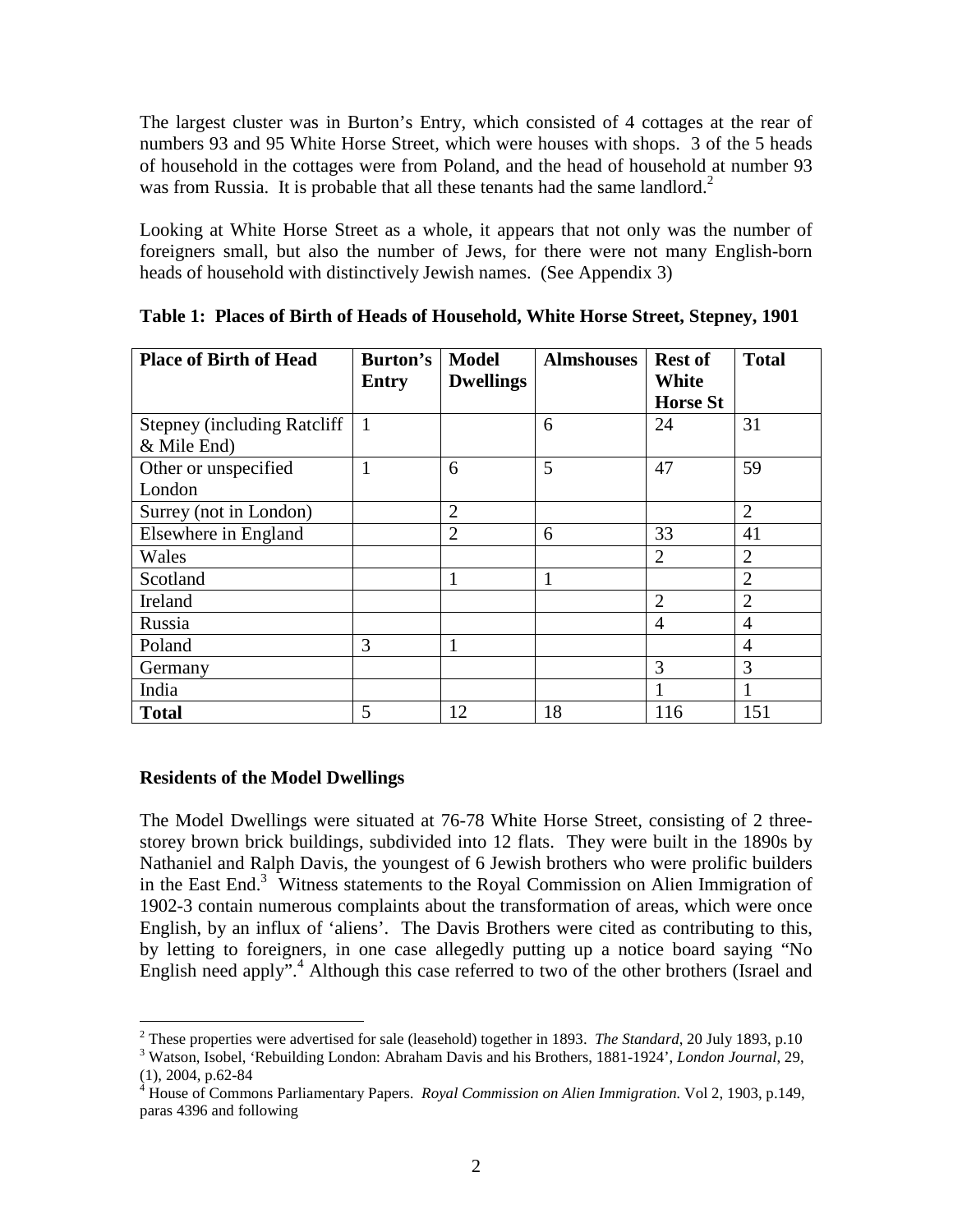Hyman), N and R Davis were also explicitly criticised for letting to foreigners in properties previously occupied by English tenants.<sup>5</sup>

Another witness to the Royal Commission, a factory inspector, countered these criticisms and praised the Davis brothers as good landlords. He said: "I should like to say, so far as the places put up by Messrs. Davis are concerned (I have read that they have been criticised here), as far as I know, all their places are simply models; the districts have benefited considerably by them, and in no case, in not a single instance, has the rent exacted been, in my opinion, unreasonable. Both myself and the local officers in Stepney have generally regarded Messrs. Davis as good landlords, always willing to do anything that has been asked of them in the way of improving their places, and the rents have pretty nearly always been reasonable under the circumstances. There has been no distinction, so far as I know, so far as Messrs. Davis or any other persons are concerned, as to whether a man was a native or an alien."<sup>6</sup>

Certainly, when we look at the occupants of the Model Dwellings in White Horse Street in 1901, we can see that, in this case at least, there was no tendency to favour either foreigners or Jews.

## **OCCUPATIONS OF HEADS OF HOUSEHOLD**

Table 2 shows the occupations of heads of household, resident in White Horse Street in 1901. Of the 129 heads of household who were working, 43.4% were employed in 4 sectors. By far the largest occupation was tailoring, with 14% of working heads of household engaged in it, as well as other family members. Particular work specified included coat, trousers, shirt, waistcoat, and button hole making. The next largest occupational groups were dock workers (10.8%, including watermen and lightermen, but excluding warehousemen and watchmen), followed by shopkeepers (9.3%), and tobacco pipe makers (also 9.3%).

## **Pipe Making**

The two largest occupations of tailoring and dock work were typical of the surrounding area. However, the number of pipe makers in White Horse Street was due to there being a pipe making works at number 49, White Horse Street, with workers resident at numbers 45-49. The premises were described as follows: "Adjoining [the Limehouse District Board of Works] stood … some quaint old eighteenth-century houses, two of which were occupied by a clay pipe manufacturer, and passers-by would often see the lumps of white Cornish clay taken into the premises through a trap-door under the parlour window."<sup>7</sup> The pipe making business in White Horse Street was run by members of the Ford family from the 1820s until 1909. They also had pipe making premises in Mile End Road from

 $\overline{a}$ 

<sup>5</sup> Ibid, p.629, para 17247

<sup>6</sup> Ibid, p.396, para 11735

<sup>7</sup> Maddocks, Sidney, 'White Horse Street', *The Copartnership Herald,* Vol V, no 52, June 1935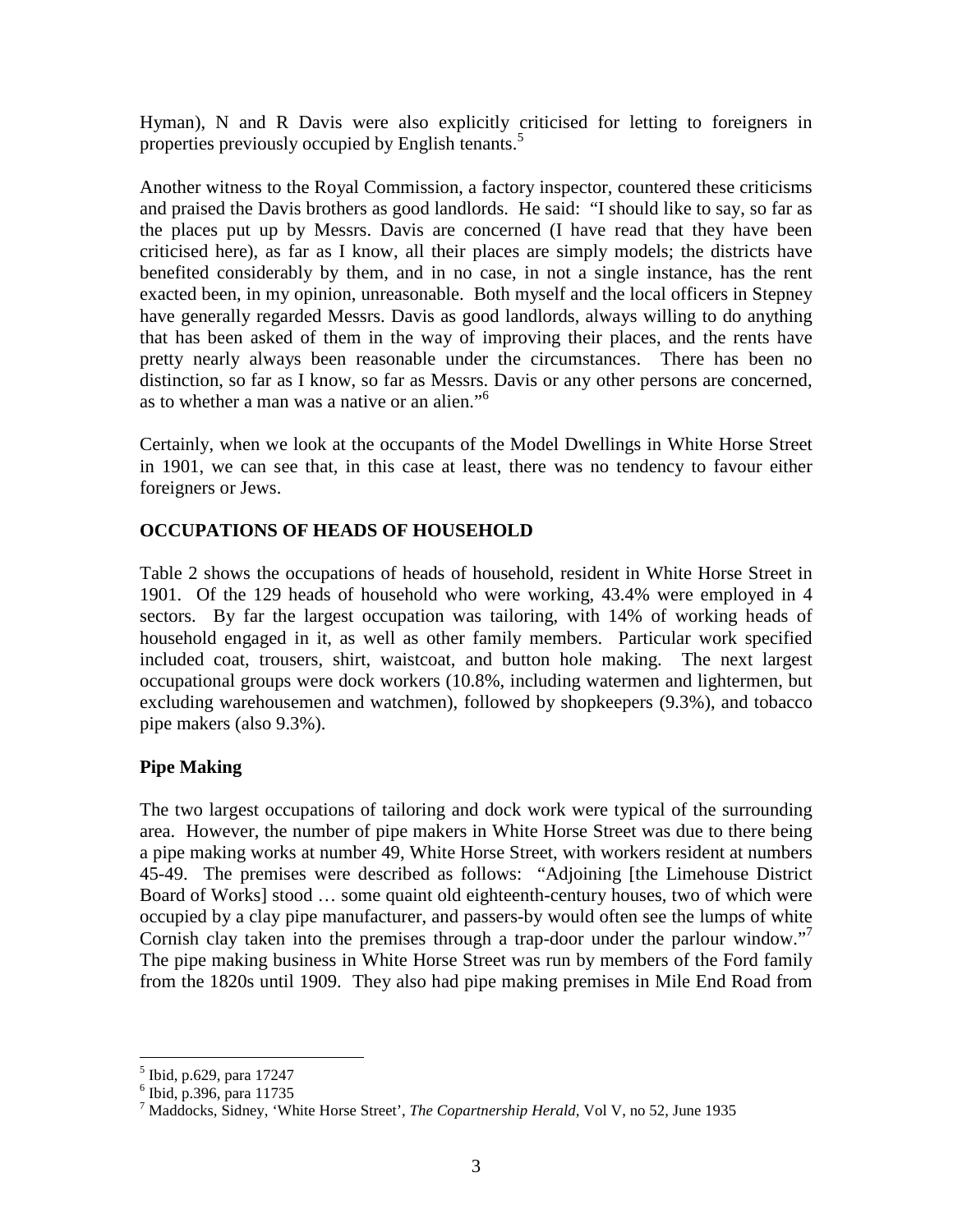1841 until 1905. The pipes were exported to North America, including the Hudson's Bay Company.<sup>8</sup> Other businesses in White Horse St. are shown in Appendix 2.

| <b>Occupation of Head</b>      | Burton's       | <b>Model</b>     | Alms-          | <b>Rest of</b>  | <b>Total</b>   |
|--------------------------------|----------------|------------------|----------------|-----------------|----------------|
|                                | <b>Entry</b>   | <b>Dwellings</b> | houses         | White           |                |
|                                |                |                  |                | <b>Horse St</b> |                |
| <b>Tailoring Trades</b>        | $\overline{2}$ | 1                | 3              | 12              | 18             |
| <b>Tobacco Pipe Makers</b>     |                |                  |                | 12              | 12             |
| <b>Glass Trade</b>             |                | $\mathbf{1}$     |                | $\overline{2}$  | 3              |
| Watermen & Lightermen          |                |                  |                | $\overline{3}$  | $\overline{3}$ |
| <b>Labourers at Docks</b>      | 1              |                  |                | 10              | 11             |
| <b>Railway Workers</b>         |                |                  |                | $\overline{2}$  | $\overline{2}$ |
| Engineering                    |                |                  |                | $\overline{4}$  | $\overline{4}$ |
| <b>Building Trades</b>         |                |                  |                | 8               | 8              |
| Other Labourers (eg Ironworks; |                |                  |                | 5               | 5              |
| Colour Works; Water Works)     |                |                  |                |                 |                |
| Printers                       |                |                  |                | $\overline{4}$  | $\overline{4}$ |
| Food Making & Packaging (eg    |                |                  |                | $\overline{3}$  | $\overline{3}$ |
| Jam; Confectionery; Mineral    |                |                  |                |                 |                |
| Water)                         |                |                  |                |                 |                |
| Other 'Makers': Cabinet M;     |                |                  |                | 5               | 5              |
| Surgical Instrument M; Shoe M; |                |                  |                |                 |                |
| Harness M; Sail M.             |                |                  |                |                 |                |
| Policemen                      |                | $\overline{2}$   |                |                 | $\overline{2}$ |
| Caretakers, Watchmen &         |                |                  | $\mathbf{1}$   | 6               | $\overline{7}$ |
| Warehousemen                   |                |                  |                |                 |                |
| School Teacher, Doctor,        |                |                  |                | 3               | 3              |
| Clergyman                      |                |                  |                |                 |                |
| Clerks & Officials (eg         |                | 3                |                | 3               | 6              |
| Inspectors)                    |                |                  |                |                 |                |
| <b>Licensed Victuallers</b>    |                |                  |                | $\overline{2}$  | $\overline{2}$ |
| Shopkeepers, including Bakers  |                | 1                |                | 11              | 12             |
| Milkmen                        |                | 1                |                | 1               | $\overline{2}$ |
| Carmen & Coachmen &            | 1              | $\mathbf{1}$     |                | 3               | 5              |
| Horsekeepers                   |                |                  |                |                 |                |
| Laundresses & Charwomen etc    |                |                  |                | $\overline{7}$  | $\overline{7}$ |
| Other Occupation*              | $\mathbf{1}$   | $\mathbf{1}$     |                | 3               | $\overline{5}$ |
| Living on own Means            |                |                  | $\overline{3}$ | $\mathbf{1}$    | $\overline{4}$ |
| <b>Other Retired</b>           |                |                  | 11             | $\mathbf{1}$    | 12             |
| No occupation recorded         |                | $\mathbf{1}$     |                | 5               | 6              |
| <b>Total</b>                   | 5              | 12               | 18             | 116             | 151            |

**Table 2: Occupations of Heads of Household, White Horse Street, Stepney, 1901** 

\* Coal Weighman, Tinker, Hotel Waiter, Oil & Colorman, Coffee License Agent

 8 Walker, Ian C, 'Ford Family of Pipemakers', *The London Archaeologist,* 1968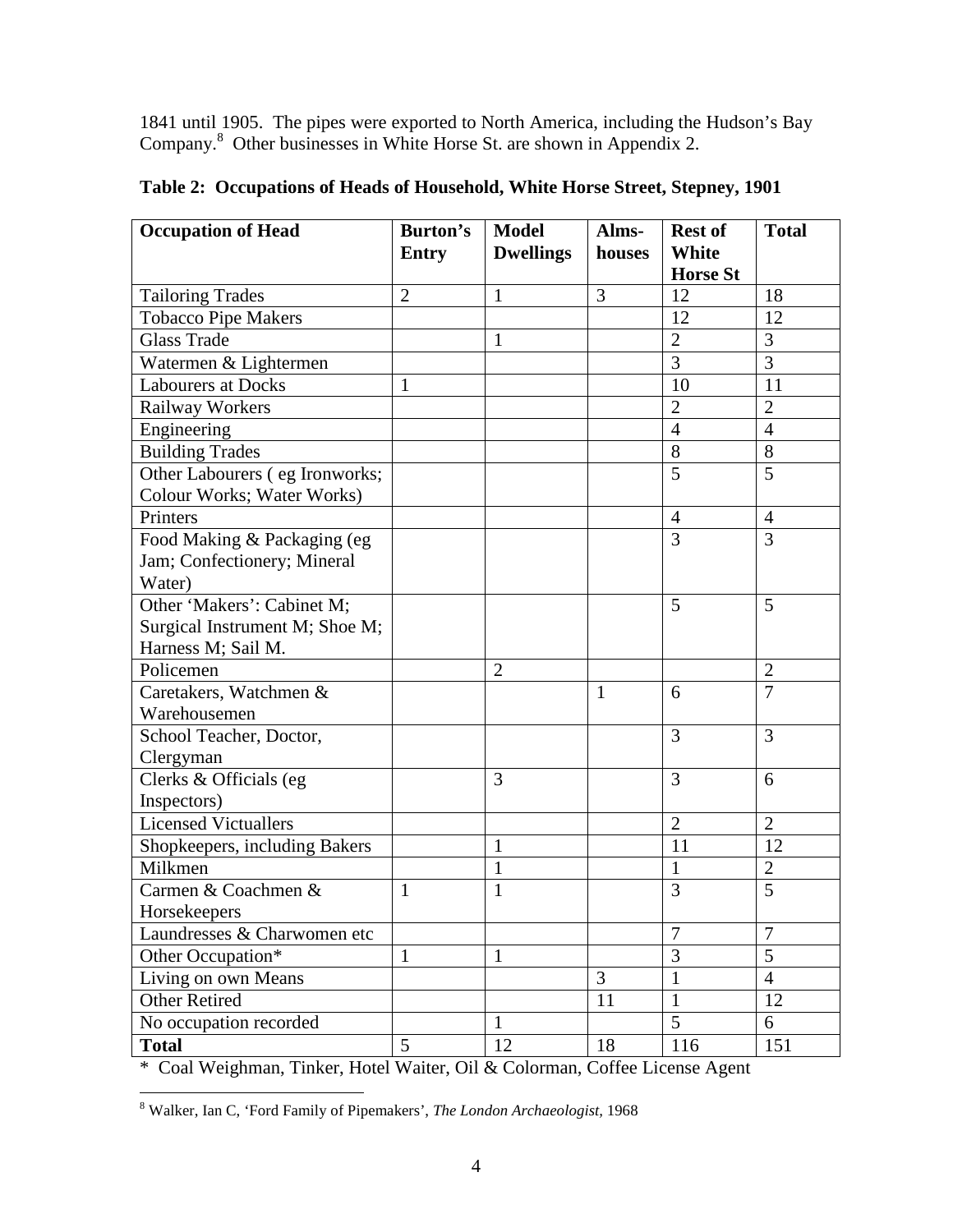## **WOMEN**

Table 3 shows the occupations of the 43 female heads of household, living in White Horse Street in 1901. Of the 21 with an occupation recorded, 47% were working in tailoring trades, and 28% were laundresses or charwomen.

|             | Table 3: Occupations of Female Heads of Household, White Horse Street, Stepney, |  |  |
|-------------|---------------------------------------------------------------------------------|--|--|
| <b>1901</b> |                                                                                 |  |  |

| <b>Occupation of Head</b>     | Burton's     | <b>Model</b>     | Alms-  | <b>Rest of</b>  | <b>Total</b>   |
|-------------------------------|--------------|------------------|--------|-----------------|----------------|
|                               | <b>Entry</b> | <b>Dwellings</b> | houses | <b>White</b>    |                |
|                               |              |                  |        | <b>Horse St</b> |                |
| <b>Tailoring Trades</b>       |              |                  | 3      | 6               | 10             |
| <b>Tobacco Pipe Makers</b>    |              |                  |        | $\overline{2}$  | 2              |
| Food Making & Packaging (eg)  |              |                  |        | $\overline{2}$  | $\overline{2}$ |
| Jam; Confectionery; Mineral   |              |                  |        |                 |                |
| Water)                        |              |                  |        |                 |                |
| Shopkeepers, including Bakers |              |                  |        |                 |                |
| Laundresses & Charwomen etc   |              |                  |        | 6               | 6              |
| Other Occupation*             |              |                  |        |                 |                |
| Living on own Means           |              |                  | 3      |                 | $\overline{A}$ |
| <b>Other Retired</b>          |              |                  | 11     |                 | 12             |
| No occupation recorded        |              |                  |        | 5               | 6              |
| <b>Total</b>                  |              |                  |        |                 | 43             |

Of the 89 wives of heads of household, only 14 (15.7%) had an occupation recorded. These were tailoring trades (N = 5); clay pipe finishers (N = 4); shopkeepers (N = 2); housekeepers  $(N = 2)$ ; and matron  $(N = 1)$ .

#### **Residents of the Almshouses**

There were 2 sets of almshouses in White Horse Street – Lady Jane Mico's Almshouses; and Stepney Meeting Almshouses.

The Lady Jane Mico's Almshouses were located on the west side of White Horse Street, facing St Dunstan's Churchyard. They originated in a bequest from Lady Jane Mico in 1670, although this was administered and subsidised by the Mercers' Company. The 10 Almshouses were originally built in 1691, and rebuilt in 1854, on both occasions by the Mercers' Company. Lady Mico specified that the Almshouses were to be for poor widows of London, aged 50 or above, and the Mercers' Company for a time added the qualification that they be widows of Freemen of the City. As well as accommodation, the widows received a pension.

In 1901, there were 9 female heads of household resident in the Lady Jane Mico's almshouses. They were all widows, aged between 66 and 84, and all recorded as "Charity Pensioner". All but one of the women had 3 rooms, and the other had 4. Most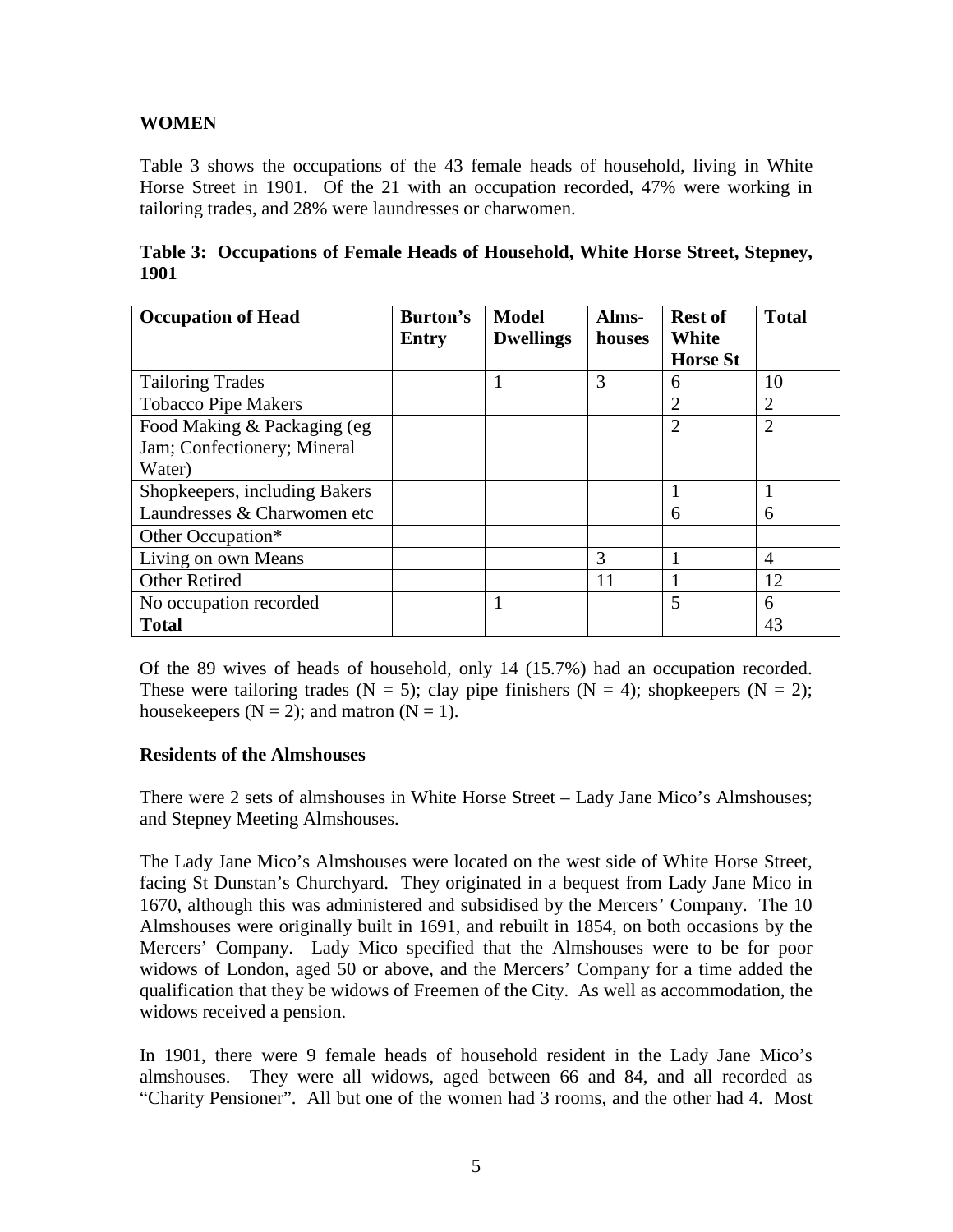of the women were living alone, but two each had an elderly sister resident, one a daughter, and one a granddaughter.

Stepney Meeting Almshouses were located near the northern corner of White Horse Street with Salmon Lane. Stepney Meeting was an Independant Puritan Church, which had a Meeting House in Stepney from 1674. It opened a burial ground on the east side of White Horse Street in 1779, and built Almshouses for 8 women nearby.

In 1901, there were 8 female heads of household resident. Only 2 of them were widows, the rest being single. They were all aged between 57 and 88, with the exception of Elizabeth Morrant, who was only 36. Only 1 of the 8 female heads of household was recorded as a pensioner, and she was also still working as a needlewoman. 2 others were also working, 1 as a shirt machinist and 1 as a mantle finisher. 2 were recorded as "living on own means", and the remaining 3 as retired. Most of the women had 2 rooms, but two of the women had 3, and one had 1. They were all living alone, apart from Elizabeth Morrant, whose sister was resident.

The occupants of the almshouses were thus comparatively well off in terms of living space per person, and the residents of the Lady Jane Mico's almshouses were also fortunate in receiving a pension. In contrast, it is sobering to remember the fate that could befall people in later life, as is shown in the case of William Rogers.

## **William Rogers, Army Pensioner (born c.1835)**

William Rogers was an Army pensioner, who worked in the Tower Hamlets Dispensary in White Horse Street in 1891. He worked from 7 in the morning until 10 at night, seven days a week, and sometimes all night. At first, William lived on the premises, but said he was made to leave, after being caught smoking a clay pipe by the vicar. In November 1891, he was living at a lodging-house in London Street, Ratcliff, and told the proprietor of the lodging-house, Cornelius Donovan, that he was starving. When the proprietor subsequently found William collapsed, he informed the relieving officer, who had him taken to the workhouse, where he died. At the inquest, the proprietor showed some dry crusts that he had found in William Rogers' belongings. The jury's verdict was that he had died from exhaustion consequent upon starvation. Comments by the coroner and jury are worth repeating:

"The coroner – What do you say is the cause of death? Witness – Exhaustion from starvation. The coroner – A pretty end for a defender of his country to come to. A juror – Yes, but it is the way the poor Army pensioner very often dies. The coroner remarked that it was rather a disgrace to them as Englishmen that one of their own defenders should die like the deceased had done, more especially as the man was working for a charitable institution. Several of the jurors said it was a great disgrace, and the coroner told his officer to call at the Tower Hamlets Dispensary and see what account they would give of the case." $9$ 

 $\overline{a}$ 

<sup>9</sup> *The Times,* 7 Nov, 1891, p.6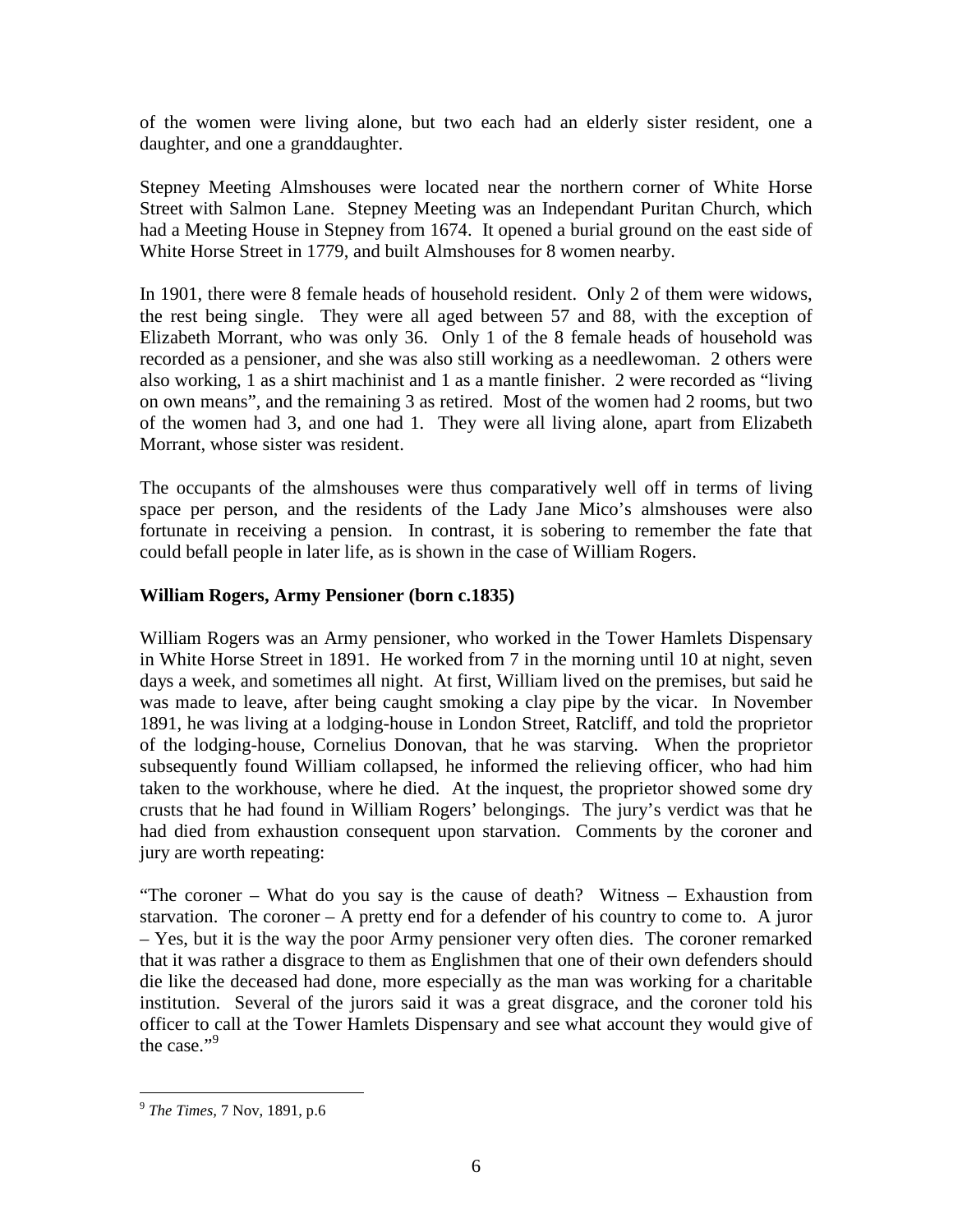#### **IMMIGRANTS FROM EASTERN EUROPE AND GERMANY**

In White Horse Street in 1901, there were 11 heads of household from Eastern Europe and Germany – 4 from Russia, 4 from Poland, and 3 from Germany. Appendix 1 gives information about each of the immigrant heads of household, including when they arrived in England, the number of people in the household, and the number of rooms occupied. The earliest arrival was probably August Nitz from Germany, who arrived some time between 1872 and 1876. The most recent was probably Hyman Lucking from Russia, who arrived after 1897.

Of the 10 heads of household who were working, 8 of them were tailors, all but 1 of them men. This contrasts with the gender distribution of the 10 non-immigrant heads of household who worked in tailoring, all but 1 of whom were women.

None of the immigrant heads of household were recorded as employers. 7 were recorded as workers and 3 as working on their own account. The latter were Christopher Prummer from Germany who was a shopkeeper, a baker; Simon Schneider from Russia, a tailor; and August Nitz from Germany, also a tailor.

#### **Simon Schneider (born c.1864, Russia)**

Simon Schneider was born in Russia c.1864. Simon, his wife Leah, and son Nathan, arrived in England some time between 1886, when Nathan was born in Russia, and 1889, when son Reuben was born in St George in the East.

In 1891, the family was living at 76, Berner Street (now Henriques Street), St George in the East. Simon was working as a tailor. It is striking that many of their neighbours were also from Russia, and that most of these were also tailors. Most of the tailors in the neighbourhood were recorded as "employed" (ie. workers), although Israel Wineberg, a Russian living nearby at 49, Everard Street, was an employer. Simon was recorded as "neither employer nor employed" (ie. self-employed). Although Simon is said not to be an employer, the family had 2 boarders from Russia living with them, who were tailors, so it is possible that they were working for him.

In 1901, the Schneider family was living at 93, White Horse Street. Simon was still a tailor, recorded as working on his own account, and at home. No-one else in the household had an occupation recorded, although Simon's son Nathan was now 15. There were several people employed in tailoring living in Burton's Entry, the cottages at the rear of 93 and 95 White Horse Street. They were all said to be "workers", but who they were working for is not clear. Living at number 4, Burton's Entry, William Raices, from Poland, was a tailor's presser, his son Alexander, was a tailor's machinist, and his daughter, Annie, aged 14, was a tailoress. The Raices family were all born in Poland and had been living in England for less than 10 years. At number 3, Burton's Entry, Woolf Cohen, from Poland, was a tailor's cutter. None of his family had an occupation recorded, the eldest child being only 12.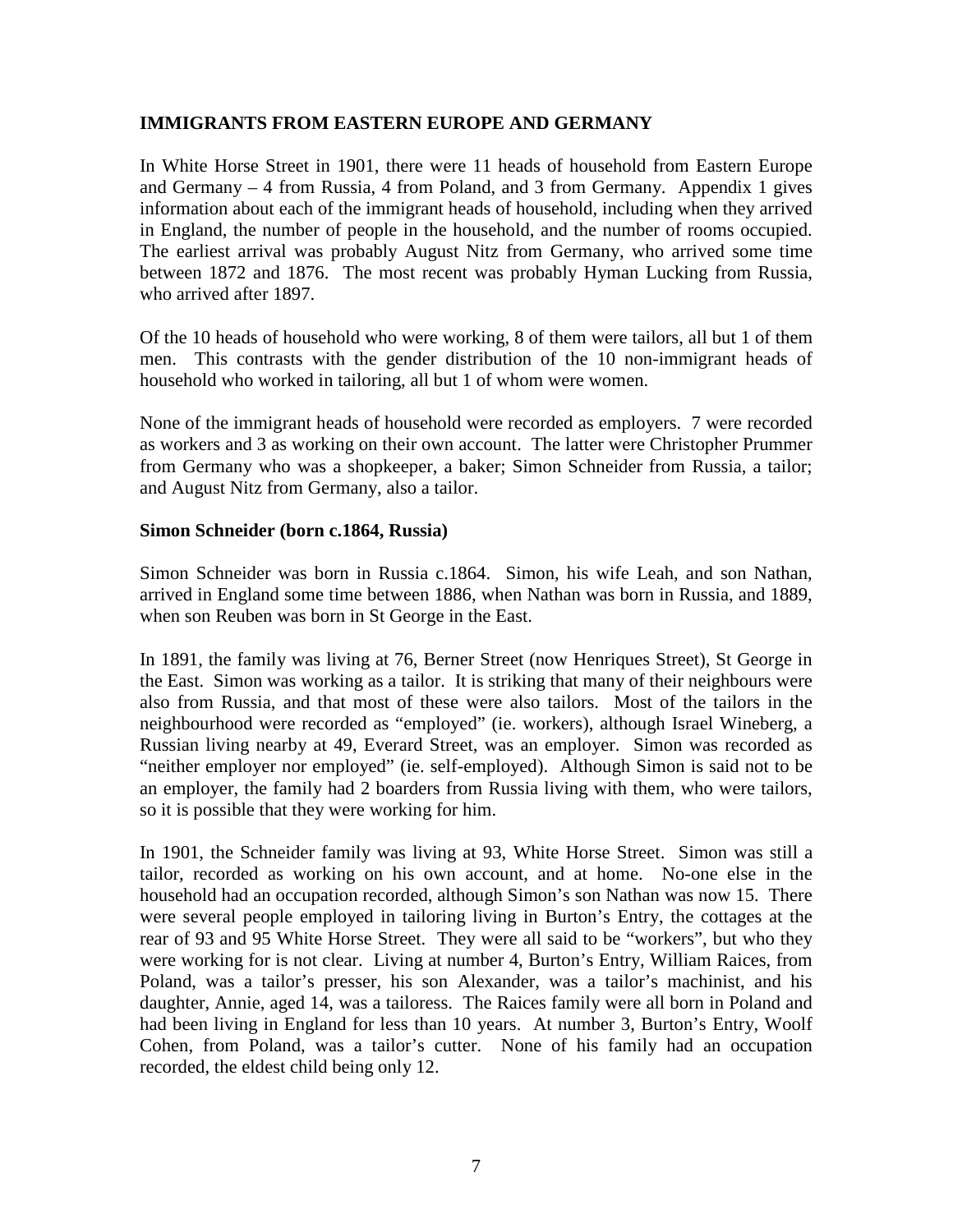By 1911, the Schneider family was living at 164, Brighton Road, Croydon. Schneider Simon & Son, tailors, was listed in the Surrey Directory at the same address.<sup>10</sup> Leah Schneider died in Croydon in 1924, aged 59. Simon died in 1933, aged 69, also in Croydon.

The Schneider family thus migrated progressively outwards, beginning in St George in the East, surrounded by their fellow countrymen, and later moving first to Stepney, and then to Croydon.

## **August Nitz (born c.1841, Germany)**

August Nitz was born in Germany c.1841. August, his wife Frederika (aka Louisa), and sons Paul and Otto arrived in England some time between 1872, when son Otto was born in Germany, and 1876, when daughter Martha was born in Whitechapel. By 1879, they had moved to St George in the East, and by 1881, they were resident at 80, White Horse Street, where they remained for the next 20 or more years.

August's occupation throughout these years was as a tailor. In 1891, he was recorded as an employer. August's 2 eldest sons were also tailors, so it is probable that they were working for their father. A young German woman, who was a tailoress, was boarding with the family, so she may have been working for August too. Also living in the household were a live-in domestic servant, and 6 younger children, 5 of whom were scholars.

In 1901, August was a trousers maker, said to be working on his own account, at home. Other members of the family were also involved. August's wife, daughter Martha, and son William, were all trousers makers, and son Richard, a trousers presser, all working at home. Not all the Nitz children were employed in tailoring – one son was an apprentice lighterman, and another was a stockbroker's clerk. A German widow, also a trousers maker, was living in the same house, although a different household, so she may have been working for August too.

By 1911, the Nitz family had moved to 88, Spey Street, Bromley, Poplar. August Nitz died in Poplar in 1915, aged 74. His wife died in 1917, aged 73, also in Poplar.

The Nitz family thus followed a familiar pattern of outward migration, starting off in Whitechapel and St George in the East, and then moving first to Stepney, and later to Bromley.

**© Jill Waterson, 2011**

 $\overline{a}$ <sup>10</sup> Kelly's Directory of Surrey, 1913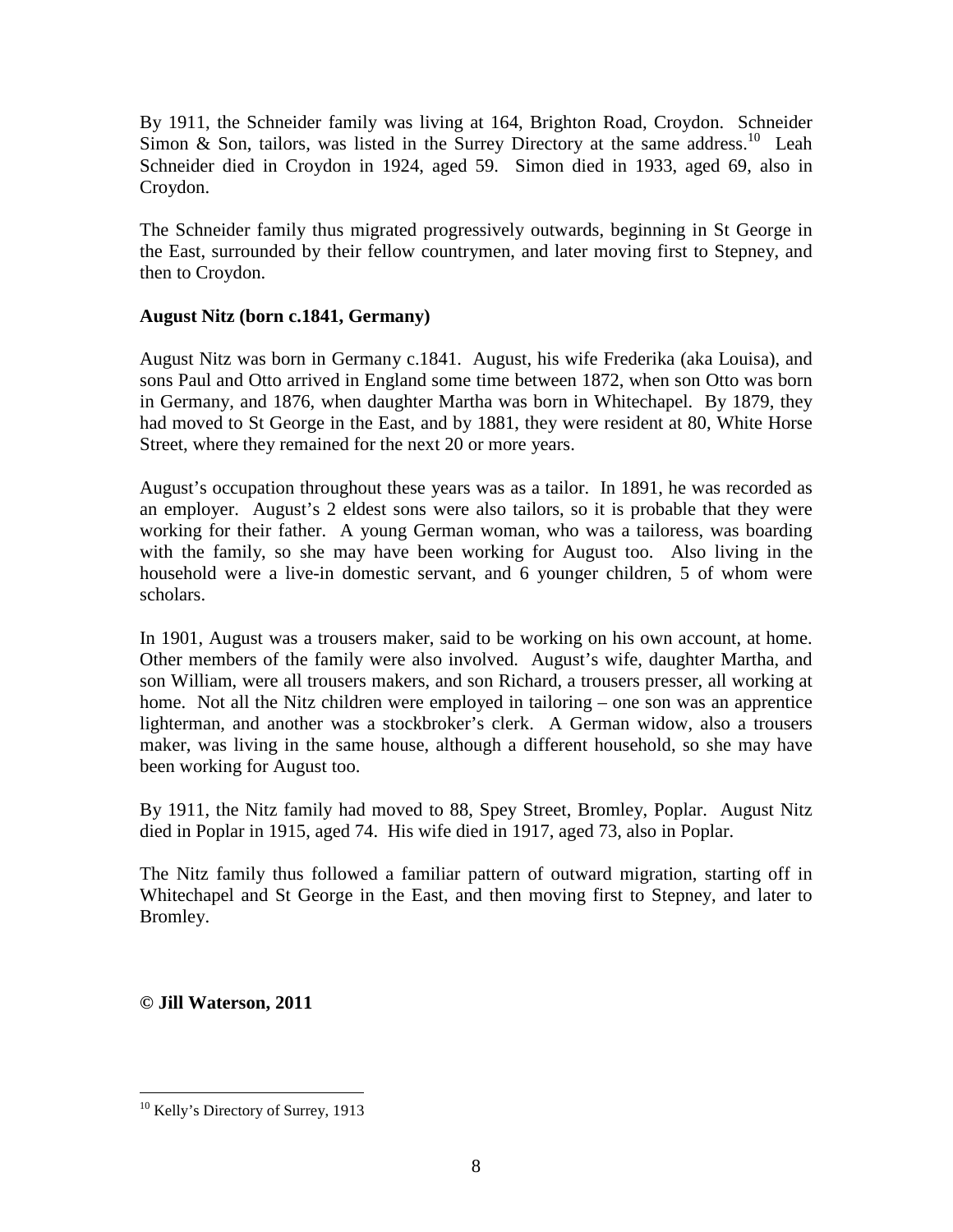#### **APPENDIX 1:**

### **HEADS OF HOUSEHOLD, WHITE HORSE STREET, STEPNEY, 1901, WHO WERE BORN IN EASTERN EUROPE AND GERMANY**

| <b>House</b>   | <b>Name of Head</b>   | Year &          | When           | Occupation      | Number of               | <b>Number</b>           |
|----------------|-----------------------|-----------------|----------------|-----------------|-------------------------|-------------------------|
| N <sub>0</sub> |                       | <b>Place of</b> | came to        | of Head         | People in               | <sub>of</sub>           |
|                |                       | <b>Birth</b>    | <b>England</b> |                 | Household               | <b>Rooms</b>            |
| 75             | <b>PHILIPS Thomas</b> | 1859.           | After          | Tailor          | 6 (including            | $\overline{4}$          |
|                |                       | Russia          | 1886           | (Worker)        | 1 Visitor)              |                         |
|                | <b>LUCKING Hyman</b>  | 1866,           | After          | Tailor          | 6 (including            | $\overline{2}$          |
|                |                       | Russia          | 1897           | (Worker. At     | 1 Visitor)              |                         |
|                |                       |                 |                | Home)           |                         |                         |
| 1 Burtons      | <b>COHEN Emanuel</b>  | 1874,           | <b>Not</b>     | Tinker?         | $\overline{1}$          | $\mathbf{1}$            |
| Entry          |                       | Poland          | known          | (Worker)        |                         |                         |
| 3 Burtons      | <b>COHEN Woolf</b>    | 1865,           | By 1889        | Tailor's        | $\overline{7}$          | $\overline{4}$          |
| Entry          |                       | Poland          |                | Cutter          |                         |                         |
|                |                       |                 |                | (Worker)        |                         |                         |
| 4 Burtons      | <b>RAICES William</b> | 1860,           | After          | Tailor's        | 8 (including            | $\overline{\mathbf{3}}$ |
| Entry          |                       | Poland          | 1891           | Presser         | 3 Boarders)             |                         |
|                |                       |                 |                | (Worker)        |                         |                         |
| 93             | <b>SCHNEIDER</b>      | 1864,           | <b>Between</b> | Tailor (Own     | $\overline{8}$          | $\overline{4}$          |
|                | Simon                 | Russia          | 1886 and       | Account. At     |                         |                         |
|                |                       |                 | 1889           | Home)           |                         |                         |
| 105            | <b>PRUMMER</b>        | 1855,           | By 1881        | Shopkeeper      | 8 (including            | $\overline{4}$          |
|                | Christopher           | Germany         |                | Baker (Own      | Uncle &                 |                         |
|                |                       |                 |                | Account. At     | Aunt)                   |                         |
|                |                       |                 |                | Home)           |                         |                         |
| 133            | <b>GREENWALD</b>      | 1864.           | By 1890        | Tailor          | 11 (including           | Number                  |
|                | <b>Barnett</b>        | Russia          |                | (Worker. At     | 3 Boarders)             | not                     |
|                |                       |                 |                | Home)           |                         | given*                  |
| <b>MODEL</b>   | <b>MOSES</b> Muriel   | 1857,           | <b>Between</b> |                 | 6 (including            | $\overline{3}$          |
| <b>DWELL-</b>  |                       | Poland          | 1878 and       |                 | 1 Visitor)              |                         |
| <b>INGS</b>    |                       |                 | 1884           |                 |                         |                         |
| 76 C           |                       |                 |                |                 |                         |                         |
| 80             | <b>NITZ</b> August    | 1841,           | <b>Between</b> | Tailor          | $\overline{8}$          | Number                  |
|                |                       | Germany         | 1872 and       | <b>Trousers</b> |                         | not                     |
|                |                       |                 | 1876           | Maker (Own      |                         | given*                  |
|                |                       |                 |                | Account. At     |                         |                         |
|                |                       |                 |                | Home)           |                         |                         |
|                | <b>SCHWANEBACK</b>    | 1866,           | By 1891        | <b>Trousers</b> | $\overline{\mathbf{3}}$ | $\mathbf{1}$            |
|                | Ottilie [female]      | Germany         |                | Maker           |                         |                         |
|                |                       |                 |                | (Worker)        |                         |                         |

\* Information on number of rooms was only recorded if less than 5

The largest number of people per room was 3. These households are highlighted in the table above. William Racies' household is also highlighted because, although there were slightly less than 3 people per room, 3 members of the household were boarders.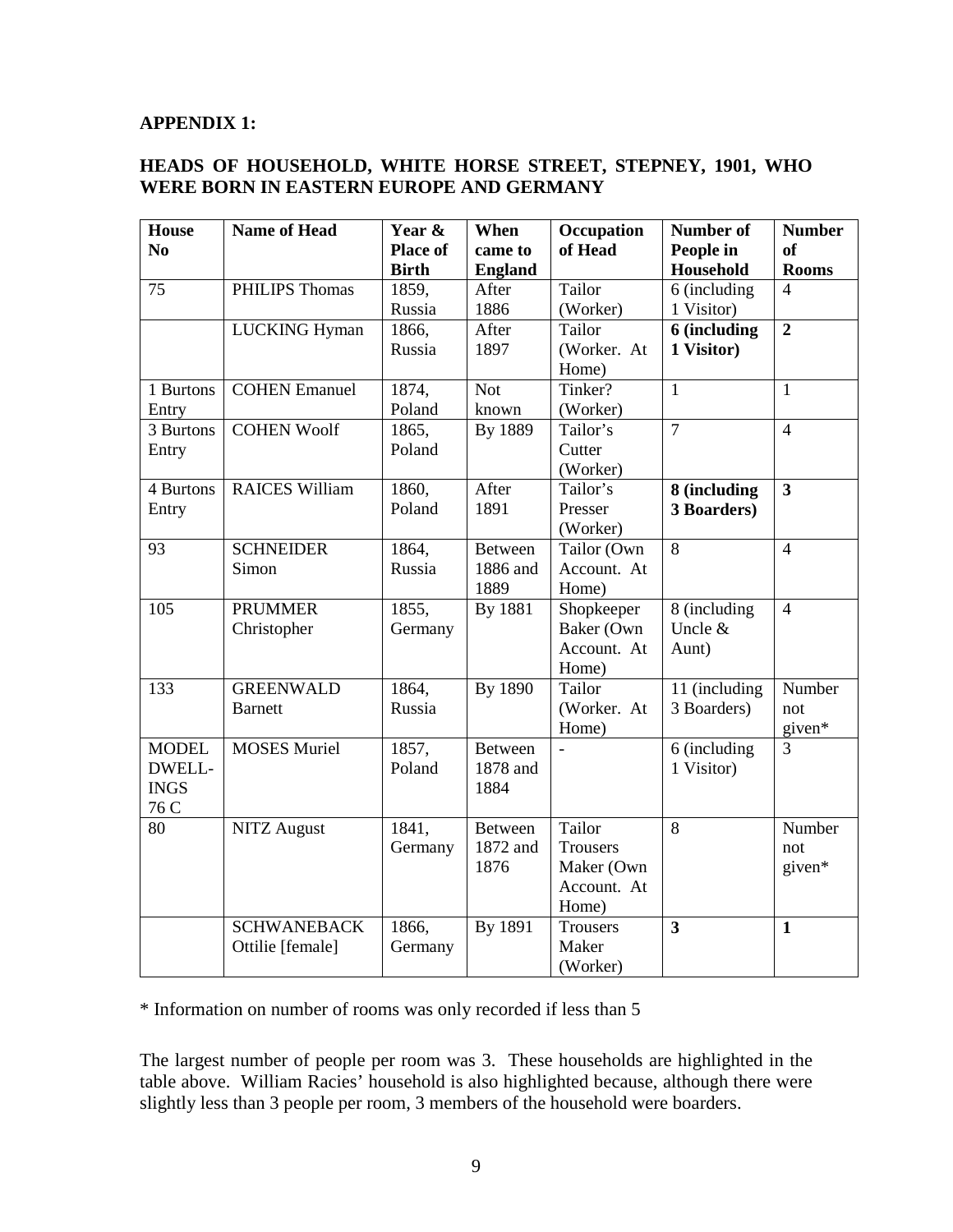# **APPENDIX 2:**

## **BUSINESSES & PUBLIC BUILDINGS IN WHITE HORSE STREET, STEPNEY, 1899 (Common Retail Shops Omitted)**

| <b>WHITE HORSE ST</b> |                                    |                            |
|-----------------------|------------------------------------|----------------------------|
| (WEST SIDE)           |                                    |                            |
| 25                    | Robinson Joseph                    | <b>Harness Maker</b>       |
| 37                    | <b>Morris Bros</b>                 | Cowkeeper                  |
| Here is Commercial    |                                    |                            |
| Road East             |                                    |                            |
| 39                    | People's Co-operative Society Ltd  |                            |
|                       | (branch)                           |                            |
| 41                    | Paine Mrs Augusta                  | China etc Dealer           |
|                       | Board of Works for the Limehouse   |                            |
|                       | <b>District</b>                    |                            |
| 49                    | Ford Thomas                        | <b>Tobacco Pipe Maker</b>  |
| 51                    | Hamlet of Ratcliff National School |                            |
| 59                    | Grinyer Geo                        | Telegraph Engineer         |
| 71                    | Horse and Groom, Wm Geo Berry      |                            |
| 73                    | <b>Brotherton Fredk Jn</b>         | Wire Worker                |
| 75                    | <b>Goldblatt Barnett</b>           | Chandler's Shop            |
| 77                    | Leader William & Co                | China & Glass Dealers      |
| 79                    | Ross Valve Co                      | Engineers                  |
| 81                    | Bruce & Co                         | <b>Packing Case Makers</b> |
| 85                    | <b>Taylor Michael Arthur</b>       | <b>Builder</b>             |
| 95                    | <b>Ireland Henry</b>               | Laundry                    |
| 125                   | <b>Golding David</b>               | Bootmaker                  |
| Here is Stepney High  |                                    |                            |
| <b>Street</b>         |                                    |                            |
|                       | Fish and the Ring, Herbert Walter  |                            |
|                       | Dorling                            |                            |
| 153                   | Whitby Thomas                      | <b>Corn Dealer</b>         |
| 155                   | Hatch Edward                       | Clothier                   |
| <b>WHITE HORSE ST</b> |                                    |                            |
| (EAST SIDE)           |                                    |                            |
|                       | Batger & Co                        | Who. Confectioners         |
|                       | Motts American Cyder Company       |                            |
| 22                    | Symons John & Co                   | Cider Mas                  |
|                       | <b>St James Sunday School</b>      |                            |
| 24                    | Curtis John S & Sons               | <b>Builders</b>            |
| 30 & 36               | Hargreave Henry                    | Tool etc Dealer            |
| 32                    | Studholm Abraham                   | Tailor                     |
| Here is Commercial    |                                    |                            |
| Road East             |                                    |                            |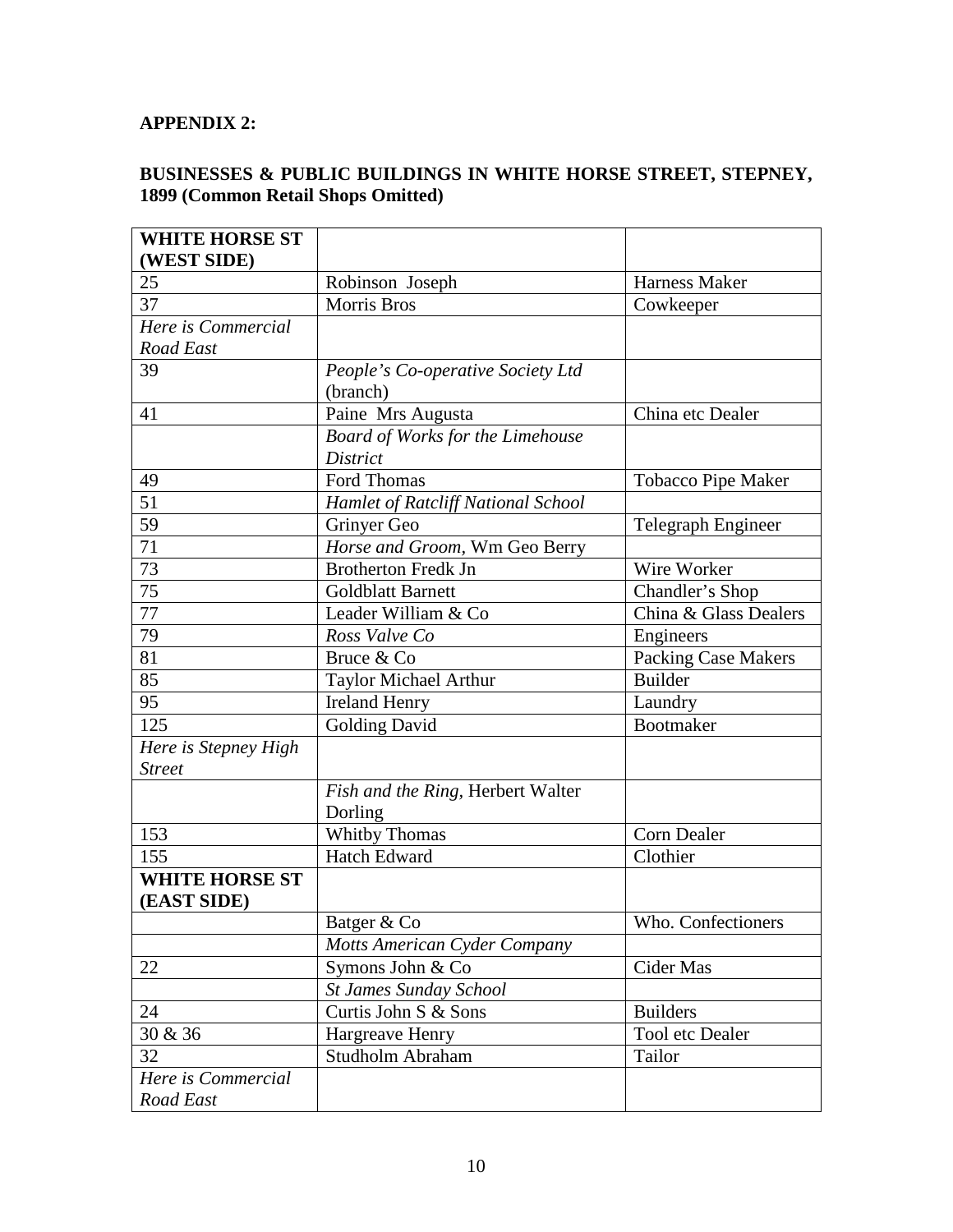| 40                     | <b>Evans Charles</b>               | Corn Chandler               |
|------------------------|------------------------------------|-----------------------------|
| 48                     | White Horse, Francis Tucker        |                             |
| $\overline{50}$        | <b>Layton Mrs Hrrt</b>             | <b>Marine Store Dealer</b>  |
| $\overline{52}$        | <b>Edwards George Chas</b>         | Saddler                     |
| 58                     | <b>Smith Albert</b>                | <b>Shirt Dresser</b>        |
| 72                     | Phillips Alfd                      | Mineral Water Ma            |
| 74                     | Humphreys Thomas & Co              | Printers                    |
| 76                     | <b>Jenson Mrs Eleanor</b>          | Dressmaker                  |
| 82                     | <b>Nursing Institution</b>         |                             |
|                        | <b>Tower Hamlets Dispensary</b>    |                             |
| Here is Salmon's       |                                    |                             |
| Lane                   |                                    |                             |
|                        | <b>Stepney Meeting Almshouses</b>  |                             |
| Here is Matlock Street |                                    |                             |
| 94                     | Colet Arms, Mrs Jane Frances       |                             |
|                        | Craighead                          |                             |
| 104                    | Levison Lewis                      | <b>Boot and Shoe Dealer</b> |
| 108                    | Knight John                        | Dairyman                    |
|                        | Welsh Calvinistic Methodist Chapel |                             |
| 108B                   | Reed William Hy                    | Surgeon                     |
| 114                    | <b>Gaunt Bros</b>                  | Carpenters                  |
| 116                    | <b>Tremain Arthur</b>              | <b>Bootmaker</b>            |
| 118                    | <b>Smith Peter</b>                 | <b>Tarpaulin Maker</b>      |
| 120                    | <b>Blow Thomas Henry</b>           | <b>Builder</b>              |
| 130                    | Kitchener William                  | Confectioner                |
| 132                    | Nodroum Robt Samuel                | Corndlr                     |
| 136                    | Blue Anchor, Jsph Edwd Crow        |                             |
| 136                    | Kefford George                     | <b>Shoeing Smith</b>        |
| 140                    | Oakley William                     | <b>Coffee Rooms</b>         |
| 142                    | <b>Beard James</b>                 | <b>Shirt Maker</b>          |
| 148                    | Morgan Jenkin                      | Dairy                       |
| 168                    | Jenkins Chas Edwin                 | Eel Pie Shop                |
| 170                    | <b>Pratt Thos Manning</b>          | Confectioner                |
| 172                    | Tee-To-Tum Tea Stores              |                             |

Extracted from Post Office London Directory, 1899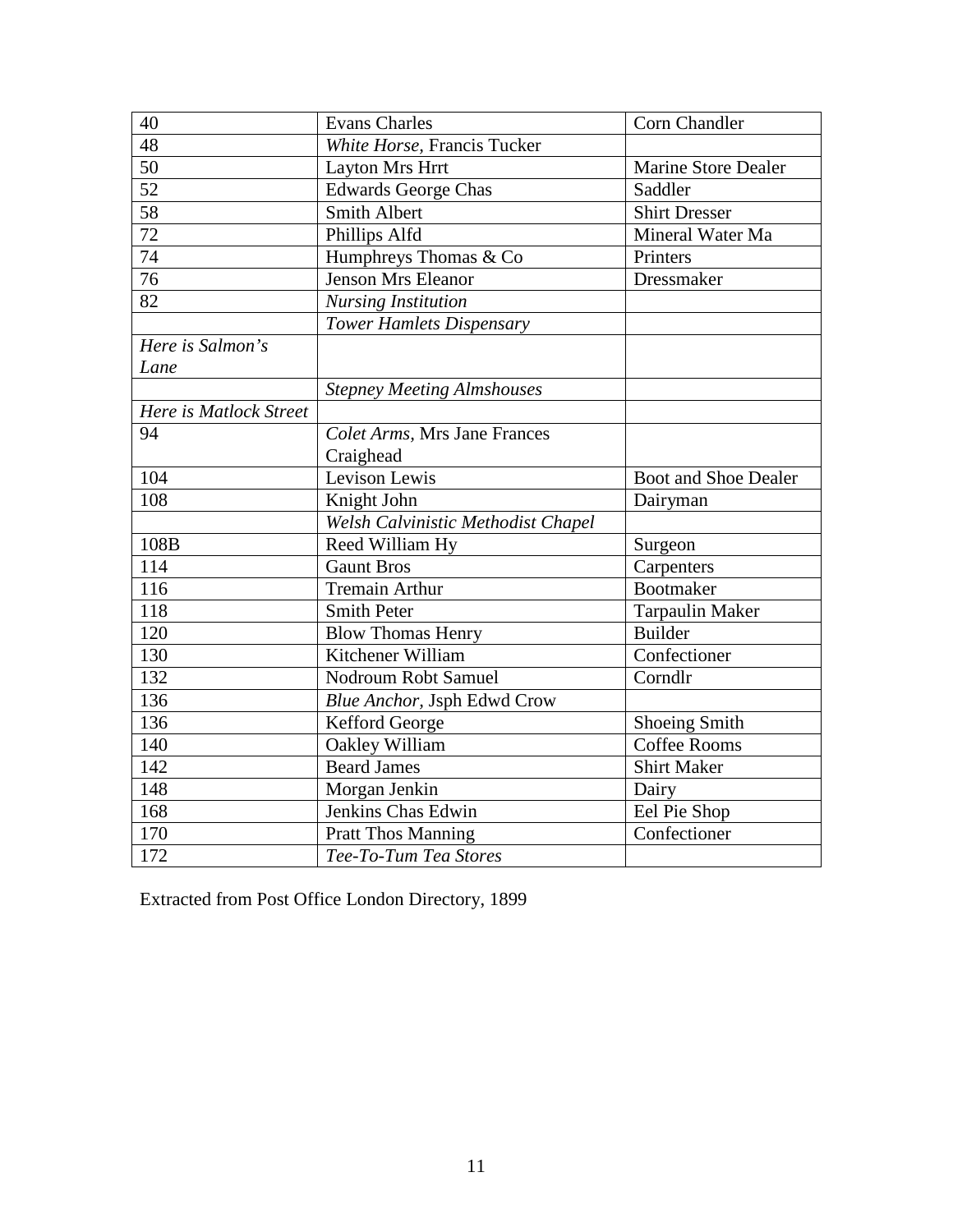# **APPENDIX 3:**

### **HEADS OF HOUSEHOLD, WHITE HORSE STREET, STEPNEY, 1901 (From Commercial Road East to Stepney High Street)**

| <b>House</b><br>N <sub>0</sub> | <b>Name of Head</b>     | <b>Year &amp; Place</b><br>of Birth | <b>Occupation of Head</b>            | <b>Working</b><br>Wife?     | <b>Extended</b><br>Family, |
|--------------------------------|-------------------------|-------------------------------------|--------------------------------------|-----------------------------|----------------------------|
|                                |                         |                                     |                                      |                             | Servant,                   |
|                                |                         |                                     |                                      |                             | <b>Boarder?</b>            |
| <b>WEST</b><br><b>SIDE</b>     |                         |                                     |                                      |                             |                            |
| 41                             | <b>HUNT John</b>        | 1863, St Luke                       | <b>Traveller</b> in Glass            | N/A                         |                            |
| Board of                       | <b>STOKES Thomas</b>    | 1840,                               | Messenger Public                     | Housekeeper                 |                            |
| Works                          |                         | Worcestersh                         | Official                             |                             |                            |
| Offices                        |                         |                                     |                                      |                             |                            |
| 45                             | <b>MARTIN Jesse</b>     | 1851, Mile<br>End                   | Pipe Maker in Clay                   | N <sub>o</sub>              |                            |
|                                | <b>JAMES Thomas</b>     | 1855, Bath                          | Pipe Maker in Clay                   | Clay Pipe<br>Finisher       |                            |
|                                | FITT Henry John         | 1878, Mile<br>End                   | Pipe Maker in Clay                   | N <sub>o</sub>              |                            |
|                                | <b>BUCK Wm E</b>        | 1852, Ratcliff                      | Pipe Maker in Clay                   | <b>Coat Button</b><br>Holer |                            |
| 47                             | PHILLIPS William        | 1846, Cardiff                       | Clay Pipe Maker                      | Clay Pipe<br>Finisher       |                            |
|                                | <b>BOND Mary Ann</b>    | 1842, Ratcliff                      | Clay Pipe Trimmer                    | N/A                         |                            |
|                                | <b>BURCH Mary</b>       | 1829,                               | Clay Pipe Finisher                   | N/A                         |                            |
|                                |                         | Westminster                         |                                      |                             |                            |
|                                | <b>STEER Albert</b>     | 1875, Hackney                       | Warehouseman Clay                    |                             |                            |
|                                | Edward                  |                                     | Pipe                                 |                             |                            |
| 49                             | <b>FORD Thos</b>        | 1838, Stepney                       | Clay Pipe Manufacturer<br>(Employer) | N/A                         |                            |
|                                | <b>HAMILTON</b> George  | 1841,                               | Clay Pipe Maker                      | Clay Pipe                   |                            |
|                                |                         | Cumberland                          |                                      | Finisher                    |                            |
|                                | <b>KELLY Thomas</b>     | 1848,                               | Clay Pipe Maker                      | Clay Pipe                   |                            |
|                                |                         | Limehouse                           |                                      | Finisher                    |                            |
|                                | <b>STEER William GT</b> | 1846, St Geo<br>East                | Clay Pipe Maker                      | N <sub>o</sub>              | Gr-dau                     |
| Green-                         | <b>WATLING John</b>     | 1847, Suffolk                       | School keeper                        | N <sub>o</sub>              |                            |
| coat                           | Amos                    |                                     |                                      |                             |                            |
| School                         |                         |                                     |                                      |                             |                            |
| 59                             | <b>RUSSELL Charles</b>  | 1869, Cambsh                        | Electrician                          | N/A                         | Boarder                    |
| 61                             | ALLSOP John             | $1846$ , Stepney                    | Dock Labourer                        | N/A                         |                            |
|                                | <b>TATE Minnie GL</b>   | 1872, Stepney                       | Coat Machinist                       | N/A                         |                            |
| 63                             | <b>TAYLOR Walter</b>    | 1873, Stepney                       | <b>Brick layer</b>                   | N <sub>o</sub>              | F Serv,<br>age 13          |
| 65                             | <b>WALKER Charles</b>   | 1833, Stepney                       | <b>Shirt Dresser?</b>                | Shirt<br>Dresser?           | Boarder                    |
| 67                             | PAVITT George O         | 1867, St Geo                        | Sanitary Inspector                   | N <sub>o</sub>              |                            |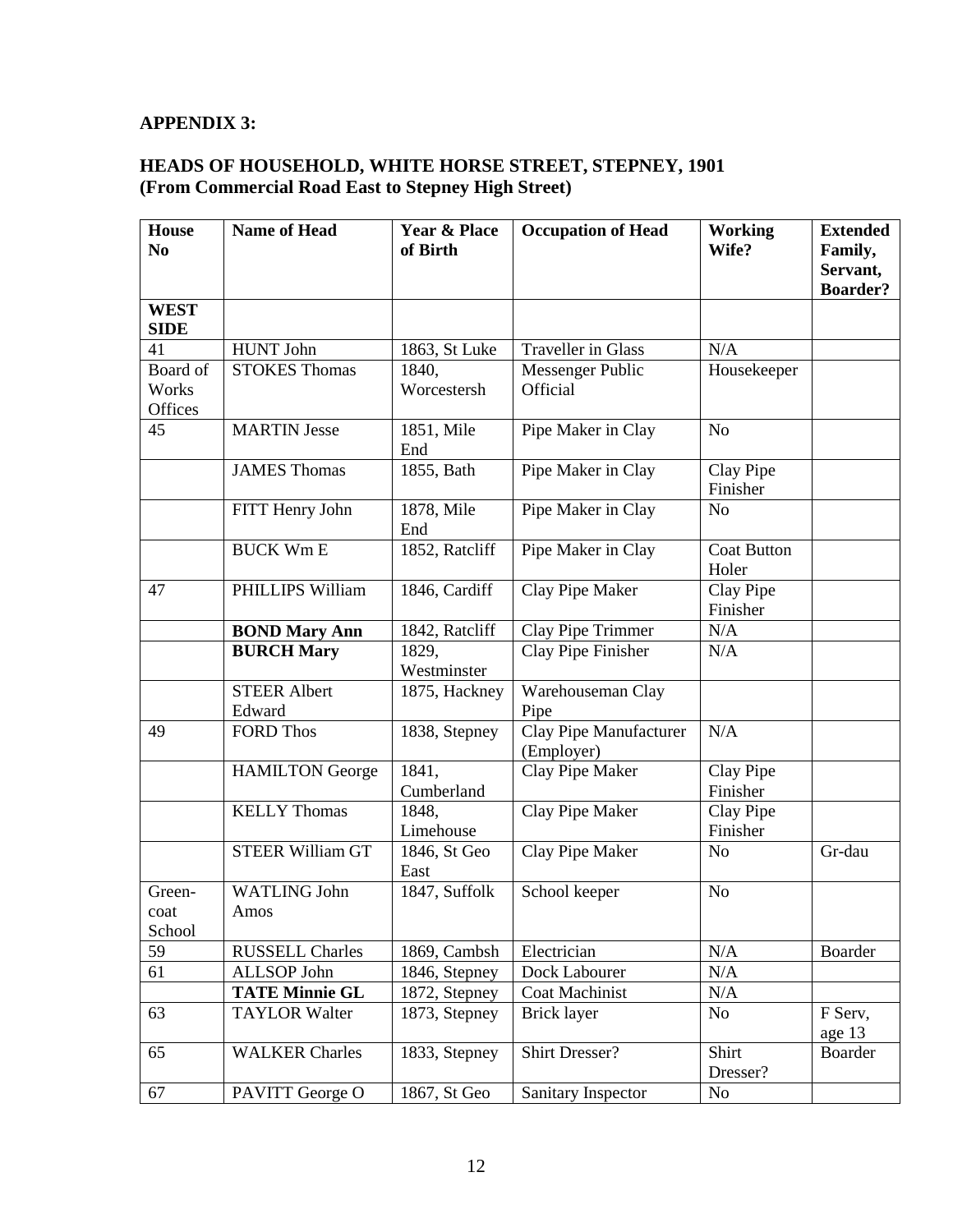|                 |                         | East                 |                                |                |                 |
|-----------------|-------------------------|----------------------|--------------------------------|----------------|-----------------|
| 69              | <b>EYRE Jacob T</b>     | 1842,                | <b>Blacksmith in Engineers</b> | N <sub>o</sub> |                 |
|                 |                         | Cornwall             | Works                          |                |                 |
| Horse &         | <b>BERRY Wm G</b>       | $1842$ , St Luke     | <b>Licensed Victualler</b>     | N <sub>o</sub> | F Serv,         |
| Groom           |                         |                      |                                |                | age 24          |
| Inn             |                         |                      |                                |                |                 |
| $\overline{73}$ | <b>BROTHERTON</b>       | 1858,                | Wire Worker                    | N <sub>o</sub> |                 |
|                 | Fredk J                 | Shoreditch           |                                |                |                 |
| 75              | PHILIPS Thomas          | 1859, Russia         | Tailor                         | N <sub>o</sub> | Visitor         |
|                 | <b>LUCKING Hyman</b>    | 1866, Russia         | Tailor                         | N <sub>o</sub> | Visitor         |
| 77              | <b>LEADEN William</b>   | 1844,                | Shopkeeper, China &            | N <sub>o</sub> |                 |
|                 |                         | Isleworth,           | Glass                          |                |                 |
|                 |                         | Mdx                  |                                |                |                 |
| 79              | <b>SWANTON Hugh</b>     | 1861, Ireland        | Hydraulic Engineer             | N/A            |                 |
|                 |                         |                      | (Employer)                     |                |                 |
| 81              | <b>ARCHER Eliza</b>     | 1861, Poplar         | Shopkeeper                     | N/A            | <b>Boarder</b>  |
|                 |                         |                      | Haberdasher                    |                |                 |
| 83              | <b>COLES</b> Edward     | 1861, Bucks          | Warehouseman Shirt?            | Shirt maker    |                 |
|                 | <b>BLANEY William</b>   | 1876,                | <b>Cabinet Maker</b>           | N <sub>o</sub> |                 |
|                 |                         | Spitalfields         |                                |                |                 |
| 85              | <b>TAYLOR Michael A</b> | 1844, Hereford       | Builder (Employer)             | N <sub>o</sub> |                 |
| 87              | <b>SOLOMON Morris</b>   | 1844,                | Lithographic Printer?          | N <sub>o</sub> |                 |
|                 |                         | Whitechapel          |                                |                |                 |
|                 | <b>TREND William</b>    | 1841, Devon          | <b>Engine Driver Railway</b>   | N/A            |                 |
| 89              | <b>SKINNER David</b>    | 1832, Ratcliff       | Coal Weighman                  | N/A            |                 |
|                 | <b>CATTON Alice</b>     | 1880, Poplar         | <b>Confectionery Packer</b>    | N/A            |                 |
|                 | POWELL Benjamin J       | 1863, Stepney        | Waterside Labourer at          | N <sub>o</sub> |                 |
|                 |                         |                      | Docks                          |                |                 |
| 91              | <b>STANDLEY George</b>  | 1851, Norfolk        | Cheesemonger                   | N <sub>o</sub> |                 |
|                 |                         |                      | Shopkeeper                     |                |                 |
| 1 Burtons       | <b>COHEN Emanuel</b>    | 1874, Poland         | Tinker?                        | N/A            |                 |
| Entry           |                         |                      |                                |                |                 |
|                 | WOOD George             | 1874, Stepney        | Carman general                 | No             |                 |
| 2 Burtons       | <b>PHILIPS</b> Isaac    | 1856,                | Dock Labourer                  | N <sub>o</sub> |                 |
| Entry           |                         | Spitalfields         |                                |                |                 |
| 3 Burtons       | <b>COHEN Woolf</b>      | 1865, Poland         | Tailor's Cutter                | N <sub>o</sub> |                 |
| Entry           |                         |                      |                                |                | $\overline{3}$  |
| 4 Burtons       | <b>RAICES William</b>   | 1860, Poland         | Tailor's Presser               | No             |                 |
| Entry           |                         |                      |                                |                | <b>Boarders</b> |
| 93<br>95        | <b>SCHNEIDER Simon</b>  | 1864, Russia         | Tailor                         | No             |                 |
|                 | <b>IRELAND</b>          | 1846, Ireland        | Laundress                      | N/A            |                 |
| 97              | <b>Elizabeth</b>        | 1845, St Geo         | Dock Labourer                  | N <sub>o</sub> |                 |
|                 | <b>GILBY Robert</b>     |                      |                                |                |                 |
|                 |                         | East<br>1879, London |                                |                | Visitor         |
|                 | <b>STUNT John</b>       |                      | General Labourer Build         | N <sub>0</sub> |                 |
|                 | <b>WOOD</b> George      | 1855, Lambeth        | Dock Labourer                  | No             |                 |
| 99              | <b>WALLIS</b> Joseph    | 1862, Bristol        | Milkman                        | No             |                 |
|                 | <b>RALPH Henry</b>      | 1852, Stepney        | Engineer's Labourer            | N/A            |                 |
|                 | <b>BALKWELL Ellen</b>   | 1882,                | Factory Worker Jam             | N/A            |                 |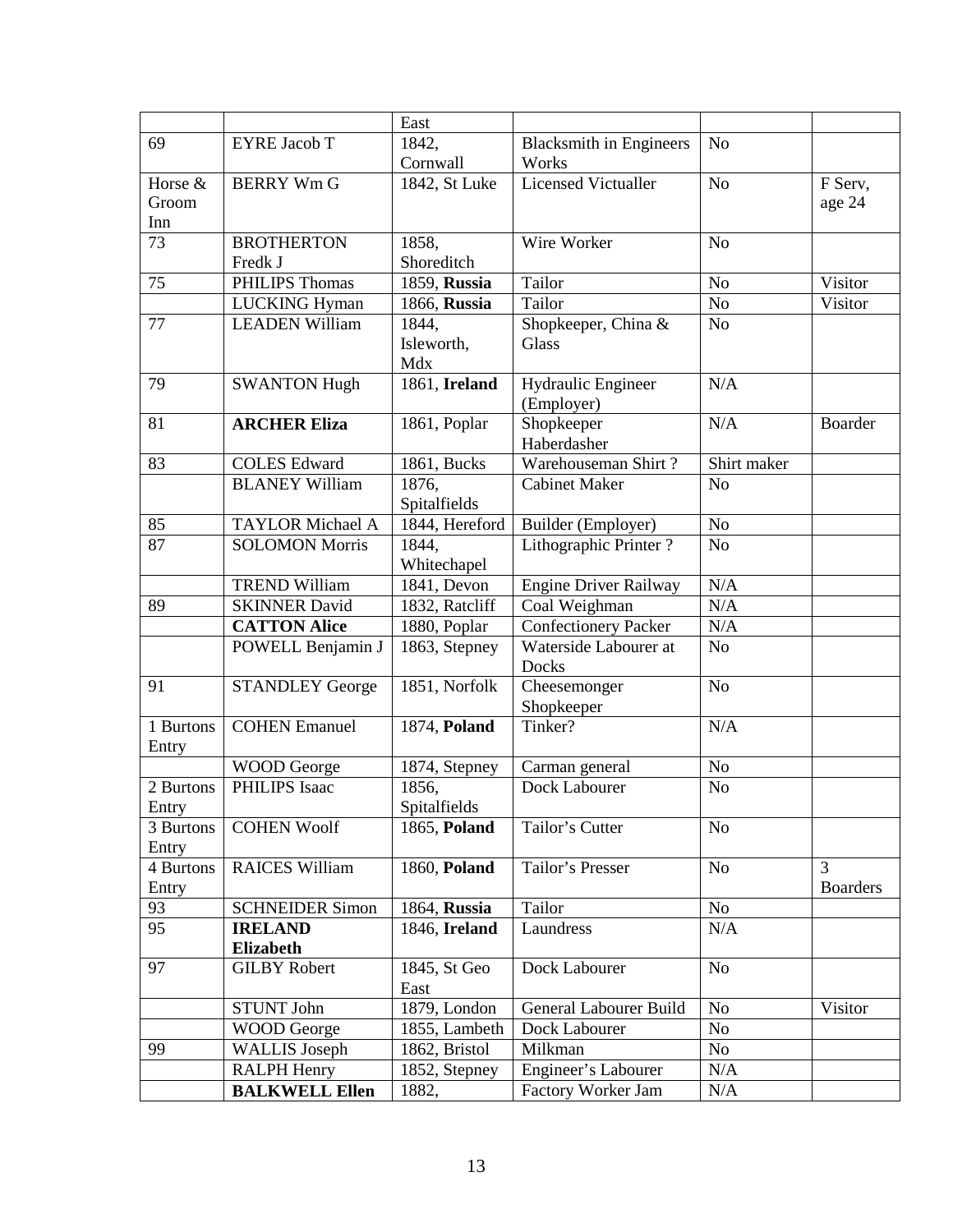|     |                           | Whitechapel            | Labeller                         |                |                 |
|-----|---------------------------|------------------------|----------------------------------|----------------|-----------------|
|     | McCARTHY David            | 1848, Ratcliff         | Ship rigger                      | N/A            |                 |
| 101 | <b>LOW Martha</b>         | 1854, Stepney          | Laundress                        | N/A            |                 |
|     | <b>HARRISON Emily</b>     | 1860, St Geo           | Charwomen                        | N/A            |                 |
|     |                           | East                   |                                  |                |                 |
|     | <b>TROWELL John</b>       | 1875,                  | Labourer, Colour Works           | N <sub>o</sub> |                 |
|     |                           | Northants              |                                  |                |                 |
| 103 | <b>BERRY</b> Samuel       | 1845,                  | Lighterman Barge                 | N <sub>o</sub> | Moth-in-        |
|     |                           | Woolwich               |                                  |                | law             |
|     | <b>LEADER Henry C</b>     | 1868,                  | Labourer "Stationery"            | N <sub>o</sub> |                 |
|     |                           | Kennington             | <b>HM Naval Depot</b>            |                |                 |
| 105 | <b>PRUMMER</b>            | 1855,                  | Shopkeeper Baker                 | N/A            | Uncle &         |
|     | Christopher               | <b>Germany</b>         |                                  |                | Aunt            |
| 107 | <b>BARSBY Walter</b>      | 1879, Chelsea          | <b>General Labourer</b>          | Shopkeeper     |                 |
|     |                           |                        |                                  | Oil Stores     |                 |
|     | <b>REED Andrew</b>        | 1870,<br>Northumberla  | <b>Stevedore Dock L</b>          | N <sub>o</sub> |                 |
| 109 | <b>ANDERSON Jane</b>      | 1867, Hackney          | Laundress                        | N/A            |                 |
|     | <b>WEBSTER Samuel</b>     | 1872, Yorkshr          | <b>Surgical Instrument</b>       | N <sub>o</sub> |                 |
|     |                           |                        | Maker                            |                |                 |
| 111 | <b>SHAW Fredk W</b>       | 1857, London           | Carman general                   | No             | Boarder         |
|     | <b>TARBUCK</b>            | 1863,                  | Charwoman                        | N/A            |                 |
|     | <b>Catherine</b>          | Houndsditch            |                                  |                |                 |
| 113 | <b>FRANCIS Sarah A</b>    | 1843, Norfolk          | Laundress                        | N/A            |                 |
|     | <b>REYNOLDS Albert</b>    | 1876, Stepney          | Coal? Porter                     | No             |                 |
| 115 | <b>CHURCHER John</b>      | 1853, Kent             | Watchman of Barges               | N <sub>o</sub> |                 |
|     | Saml                      |                        |                                  |                |                 |
|     | <b>KERLEY Jonas W</b>     | 1853, Essex            | General Labourer at              | N <sub>o</sub> |                 |
|     |                           |                        | Docks                            |                |                 |
| 117 | <b>BUSH Herbert James</b> | 1870, Norfolk          | Watchman at Docks                | $\rm No$       |                 |
|     | <b>DORSET Esther</b>      | 1835,                  |                                  | N/A            |                 |
|     | Eliz                      | Whitechapel            |                                  |                |                 |
| 119 | POCOCK John R             | 1867, Lambeth          | Waterman &                       | N <sub>o</sub> | Sister          |
|     |                           |                        | Lighterman                       |                |                 |
|     | HENNEM William T          | 1863, Stepney          | Carman general                   | $\rm No$       |                 |
| 121 | <b>MILLS Alfred</b>       | 1862,                  | <b>Labourer Ironworks</b>        | N <sub>o</sub> | Boarder         |
|     |                           | Spitalfields           |                                  |                |                 |
|     | <b>BURKE John D</b>       | 1864, Poplar           | Dock Labourer<br>House Painter & | No             |                 |
| 123 | <b>BEDWELL Charles</b>    | 1860, Bethnal<br>Green | Decorator                        | N <sub>o</sub> | Brother &       |
|     | <b>BAYLEY Mary A</b>      | 1836, Bethnal          | Tailoress                        |                | Nephew          |
|     |                           | Green                  |                                  |                |                 |
|     | <b>BROWN William</b>      | 1867, Stepney          | <b>Hotel Waiter</b>              | No             |                 |
| 125 | <b>GOLDING David</b>      | 1840, Beds             | Shoemaker Boot M                 | <b>No</b>      | <b>Boarder</b>  |
|     | <b>MILLS</b> George       | 1873, London           | Taker/taken? Off                 | No             |                 |
|     | Walter                    |                        | Newspaper Printer                |                |                 |
| 127 | <b>RUDD Harriett J</b>    | 1844, Suffolk          |                                  | N/A            | $\overline{4}$  |
|     |                           |                        |                                  |                | <b>Boarders</b> |
| 129 | <b>KEEBLE Sarah</b>       | 1848, Islington        | $\overline{\phantom{a}}$         | N/A            |                 |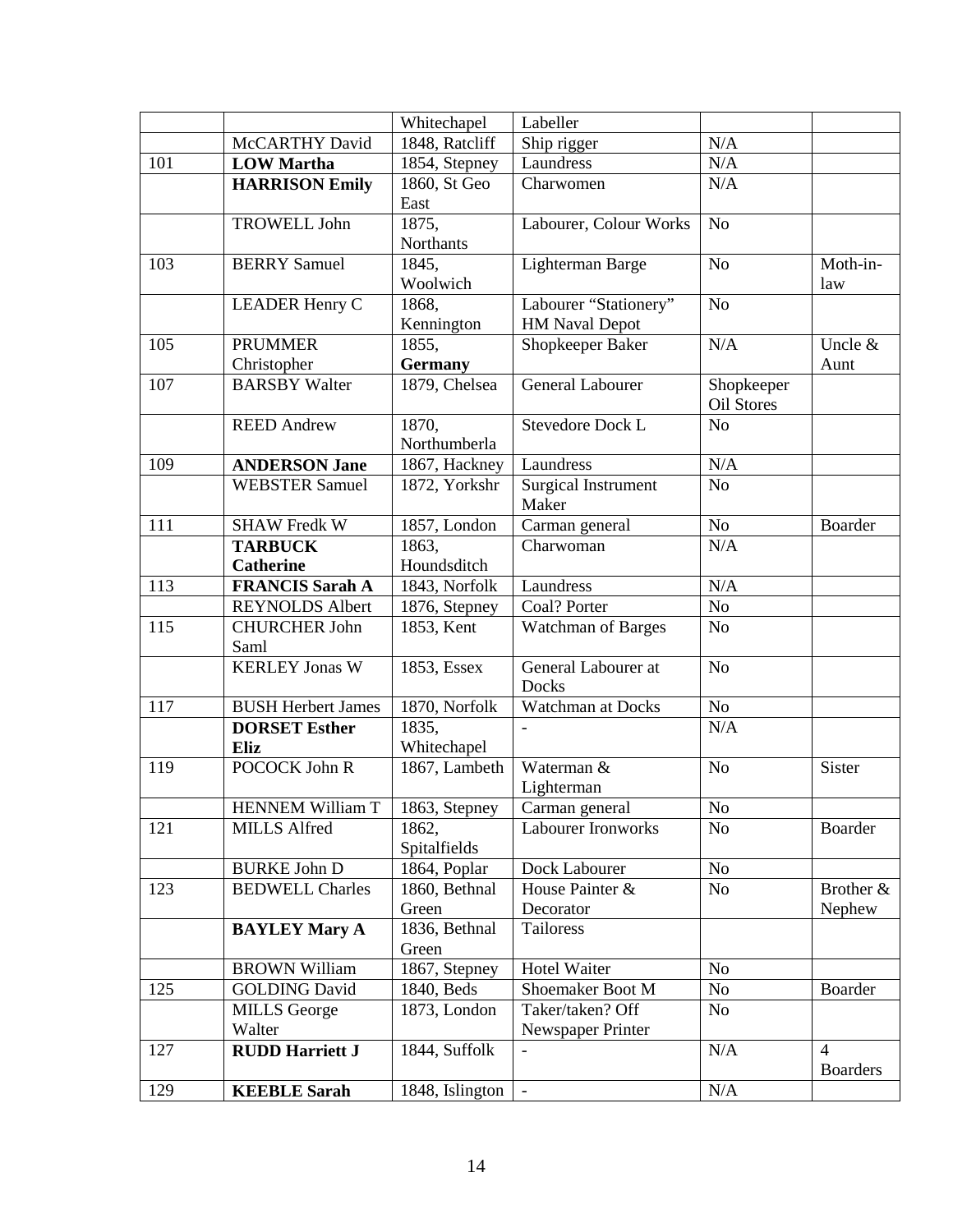| 131                        | <b>READ Frank E</b>                  | 1862,<br>Shoreditch     | <b>Lavatory Attendant</b>                   | $\rm N/A$                     |                                 |
|----------------------------|--------------------------------------|-------------------------|---------------------------------------------|-------------------------------|---------------------------------|
|                            | HEDGES John K                        | 1846,<br>Limehouse      | Carpenter                                   | N <sub>o</sub>                | Niece                           |
| 133                        | <b>GREENWALD</b><br><b>Barnett</b>   | 1864, Russia            | Tailor                                      | Tailoress                     | 3<br><b>Boarders</b>            |
| 135                        | POGE Alfred J                        | 1866, Bethnal<br>Green  | <b>House Decorator</b>                      | N <sub>o</sub>                |                                 |
| 10 Lady<br>Micos           | <b>JORDAN Elizabeth</b><br>H         | 1828, Ratcliff          | <b>Charity Pensioner</b>                    | N/A                           |                                 |
| Houses                     |                                      |                         |                                             |                               |                                 |
| 9 LMH                      | <b>WEBBER Matilda</b>                | 1835,                   | <b>Charity Pensioner</b>                    | N/A                           |                                 |
|                            | Ann                                  | Hounslow                |                                             |                               |                                 |
| 8 LMH                      | <b>GRAY Susannah</b>                 | 1831, Essex             | <b>Charity Pensioner</b>                    | N/A                           | Sister                          |
| 7 LMH                      | <b>WILLIAMS Mary</b>                 | 1823, Suffolk           | <b>Charity Pensioner</b>                    | N/A                           |                                 |
| 6 LMH                      | <b>MORGAN Hannah</b><br>E            | 1820, London            | Charity Pensioner                           | N/A                           |                                 |
| 5 LMH                      | <b>CARVER Elizabeth</b>              | 1824, Kent              | <b>Charity Pensioner</b>                    | N/A                           |                                 |
| 4 LMH                      | <b>FISHER Elizabeth S</b>            | 1817, Mile<br>End New T | <b>Charity Pensioner</b>                    | N/A                           | Sister                          |
| 3 LMH                      | <b>HARGREAVES</b><br>Mary J          | 1822, Yorksh            | <b>Charity Pensioner</b>                    | N/A                           | Gr-dau                          |
| 2 LMH                      | <b>WATTS Ann A</b>                   | 1836, London            | <b>Charity Pensioner</b>                    | N/A                           |                                 |
| 1 LMH                      | <b>EGAN Thomas J</b>                 | 1859, London            | Caretaker of<br>Almshouses                  | Matron of<br>Almswomen        | Visitor                         |
| <b>EAST</b><br><b>SIDE</b> |                                      |                         |                                             |                               |                                 |
| 38                         | <b>TUNGETT Edward</b>                | 1863, St Geo<br>East    | Greengrocer                                 | N <sub>o</sub>                |                                 |
| 40                         | <b>WOOLLEY Edward</b><br>W           | 1861, St Geo<br>East    | Shopkeeper<br>Corn Chandler                 | N <sub>o</sub>                | Moth-in-<br>law                 |
| 42                         | <b>HORSKINS Thomas</b><br>J          | 1860,<br>Kensington     | Baker (shopkeeper)                          | N <sub>o</sub>                | M serv<br>age 39                |
| 44                         | <b>BENNY John W</b>                  | 1851,<br>Woolwich       | Shopkeeper<br>ironmongery cutlery           | N <sub>o</sub>                | Niece                           |
| 46                         | <b>RAYLOR James</b>                  | 1878, Yorksh            | Butcher                                     | <b>No</b>                     |                                 |
| 48 [The<br>White<br>Horse] | <b>TUCKER Francis</b>                | 1837, Devon             | <b>Licensed Victualler</b>                  | N <sub>o</sub>                | Niece $+1$<br>F serv,<br>age 22 |
| 50                         | <b>HOLLAND</b> George                | 1854, Essex             | Trenchman East London<br><b>Water Works</b> | <b>Marine Store</b><br>Dealer |                                 |
| 52                         | <b>EDWARDS</b> George<br>$\mathbf C$ | 1853, Norfolk           | Harness Maker                               | N <sub>o</sub>                |                                 |
| 54                         | <b>HEWITT John</b>                   | 1838, Essex             | Newsagent (shopkeeper)                      | No                            |                                 |
| 56                         | <b>WILKE Charles</b>                 | 1858, Bethnal<br>Green  | Hairdresser (Employer)                      | No                            | Boarder +<br>M serv,<br>age 29  |
| 58                         | <b>NOLAN Elizabeth</b>               | 1850,                   | $\overline{\phantom{a}}$                    | N/A                           |                                 |
|                            | W                                    | Birmingham              |                                             |                               |                                 |
| 60                         | <b>ARCHER Henry</b>                  | 1831, Stepney           | Oil and Colorman                            | No                            |                                 |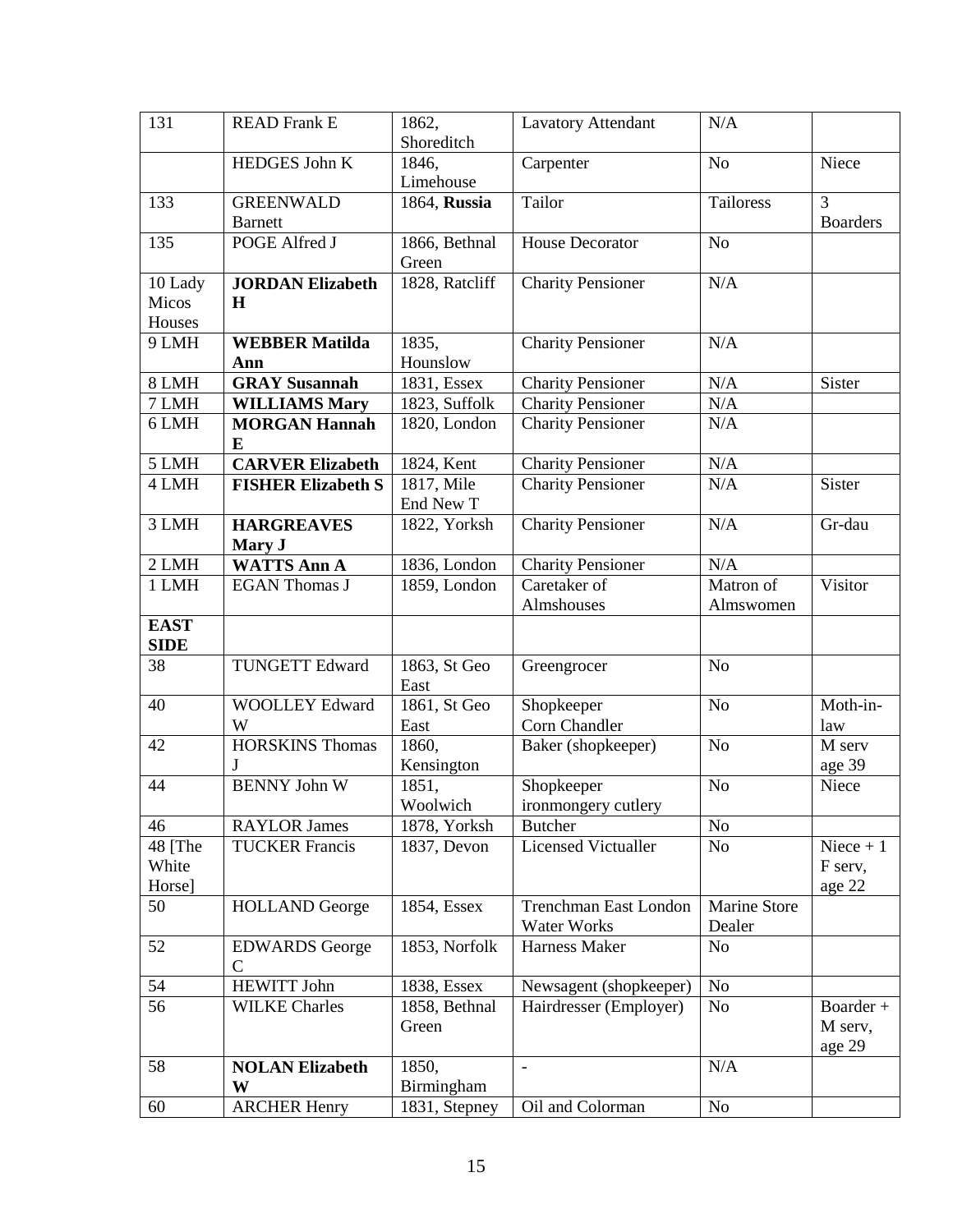| 62                                            | <b>KERSHAW John</b>                 | 1863, Cheshire                | Schoolmaster. (Public            | N <sub>o</sub> |                                                      |
|-----------------------------------------------|-------------------------------------|-------------------------------|----------------------------------|----------------|------------------------------------------------------|
|                                               |                                     |                               | Elementary School.)              |                |                                                      |
| 64                                            | <b>JONES Marion</b>                 | 1847,<br>Chatham              | Dressmaker                       | N/A            |                                                      |
|                                               | <b>HEAL Henry E</b>                 | 1845,<br>Bermondsey           | Sailmaker                        | N/A            |                                                      |
|                                               | <b>NEWLAND Alice</b>                | 1847, Mile<br>End Old Town    | <b>Waistcoat Maker</b>           | N/A            |                                                      |
|                                               | <b>CHARLEY</b> Joseph               | 1873, Mile<br>End Old Town    | Builder's Labourer               | N <sub>o</sub> |                                                      |
| 66                                            | <b>GRINYER Frederick</b>            | 1875,<br>Liverpool            | <b>Electrical Engineer</b>       | N <sub>o</sub> | B-in-law                                             |
|                                               | <b>BROWN Arthur E</b>               | 1875, Mile<br>End Old Town    | Clerk (Commercial)               | N <sub>o</sub> |                                                      |
|                                               | <b>TIZLEY Charles W</b>             | 1876, St Geo<br>East          | Railway Carter                   | N <sub>o</sub> |                                                      |
| 68                                            | <b>COOMBES George F</b>             | 1850, Bethnal<br>Green        | Ironmonger's<br>Warehouseman     | N <sub>o</sub> | S-in-law;<br>M-in-law;<br>$\overline{2}$<br>boarders |
|                                               | <b>COREA Rebecca</b>                | 1827, Ratcliff                | Living on own means              | N/A            |                                                      |
| 70                                            | <b>COUGHLIN Dennis</b>              | 1857, Ratcliff                | Lighterman                       | No             |                                                      |
|                                               | <b>MIDWINTER</b><br><b>Sarah</b>    | 1833, St Luke                 | $\blacksquare$                   | N/A            |                                                      |
|                                               | <b>IDENDEN Eliza</b>                | 1846, St Geo<br>East          | Plain Needlework                 | N/A            |                                                      |
| 72                                            | PHILLIPS Albert J                   | 1849, Bethnal<br>Green        | <b>Mineral Water Maker</b>       | N <sub>o</sub> |                                                      |
| 74                                            | <b>BETTS James</b>                  | 1862, Staffs                  | Printer (Letterpress<br>Machine) | N <sub>o</sub> | B-in-law                                             |
| <b>MODEL</b><br>DWELL-<br><b>INGS</b><br>76 A | TOPP John B                         | 1868, Dalston                 | <b>Baker Bread Maker</b>         | N <sub>o</sub> |                                                      |
| 76 B                                          | <b>BROWN</b> George<br>Henry        | 1870 Notts                    | Police Sergeant (Met)            | N/A            |                                                      |
| 76 C                                          | <b>MOSES Muriel</b>                 | 1857, Poland                  |                                  | N/A            | Visitor                                              |
| 76 D                                          | <b>HYDE Joseph H</b>                | 1878,<br>Shadwell             | Clerk (Mercantile)               | No             | Visitor                                              |
| 76 E                                          | <b>HENDERSON Ellen</b><br>${\bf J}$ | 1854,<br>Rotherhithe          | Machinist Household<br>Linen     | N/A            |                                                      |
| 76F                                           | <b>GOULD Henry</b>                  | 1867,<br>Paddington           | Milk Carrier                     | No             |                                                      |
| 78 A                                          | COOPER George C                     | 1871,<br>Kennington           | <b>Builders Clerk of Works</b>   | No             |                                                      |
| $\overline{78}B$                              | <b>GRIGG Henry E</b>                | 1867,<br>Lingfield,<br>Surrey | Forman Horsekeeper               | No             |                                                      |
| 78 C                                          | <b>COOPER Alfred</b>                | 1856,<br>Farnham,             | Police Sergeant (Met)            | N <sub>o</sub> |                                                      |